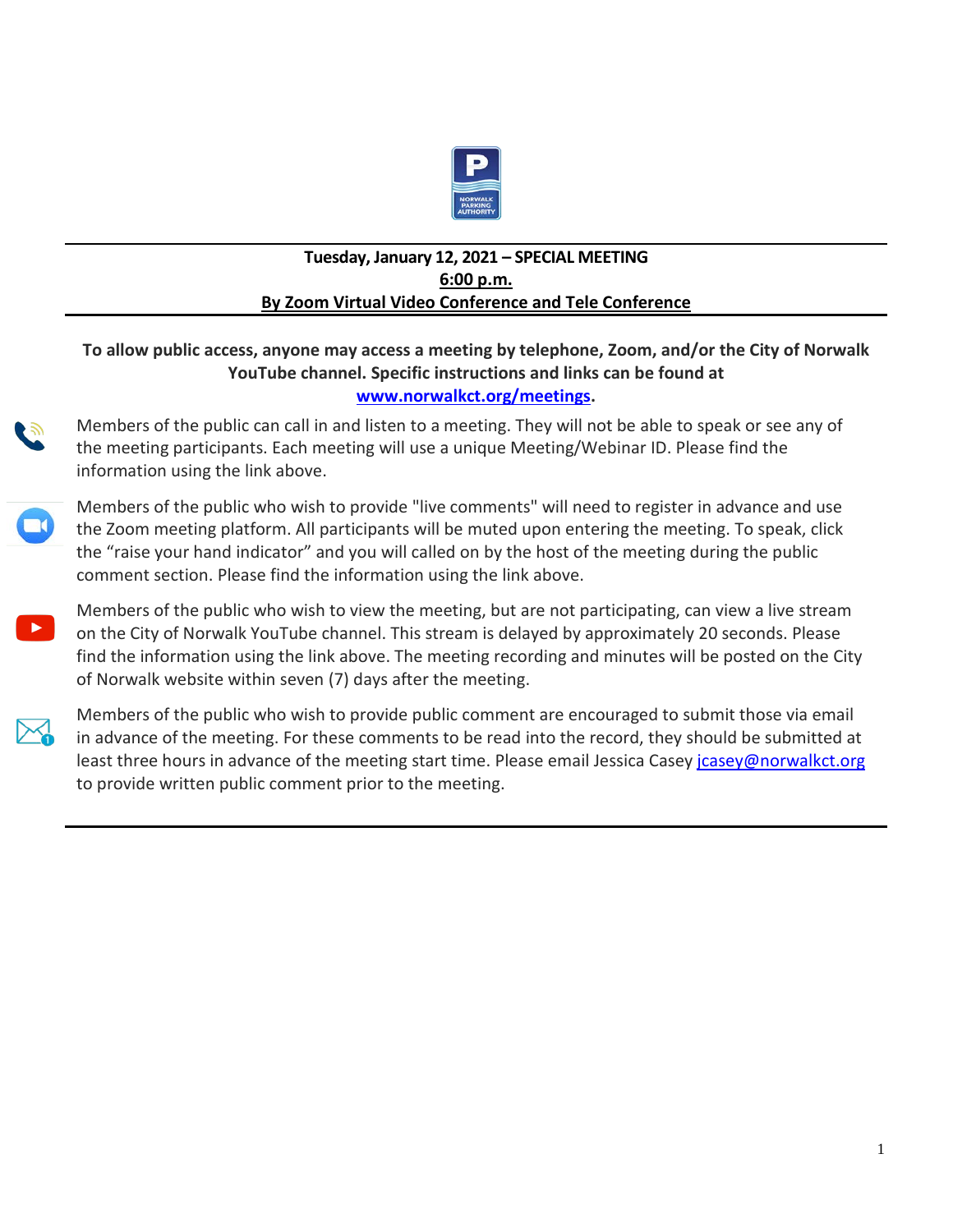## **AGENDA**

- 1. Public Comment, limited to three minutes each speaker
- 2. *Executive Session:* Max Ex Public Relations, LLC Contract Closeout ACTION ITEM
- 3. Max Ex Public Relations, LLC Contract Closeout- ACTION ITEM
- 4. Maritime Aquarium Request ACTION ITEM
- 5. Motion to Adjourn

**Next Parking Authority meeting: Wednesday, January 27, 2021 at 6:00pm**